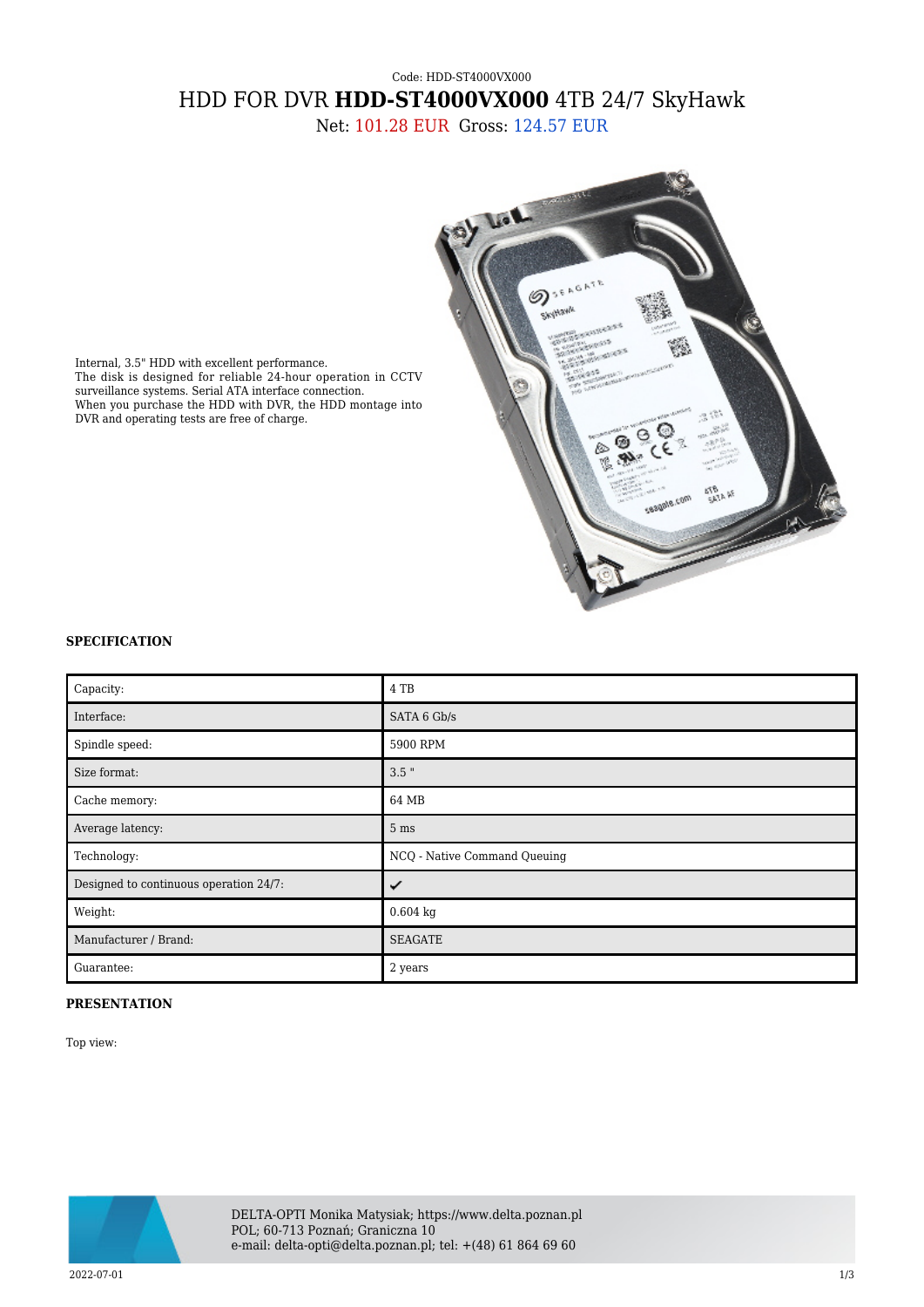

Connectors:



The Seagate drives marked SkyHawk are designed to work in video surveillance systems. Its design allows for error-free recording of several Full HD streams in 24/7 mode. Memory storage for video recording:

| <b>Cameras</b><br>amount | <b>Main stream</b> | Disk usage | Disk usage | 1TB               | 2TB               | 3TB            | 4TB            |
|--------------------------|--------------------|------------|------------|-------------------|-------------------|----------------|----------------|
| pcs                      | kb/s               | MB/h       | GB/24h     | Number of<br>days | Number of<br>days | Number of days | Number of days |
| $\mathbf{1}$             | 750                | 329,6      | 7,7        | 120,5             | 241,0             | 361,6          | 482,2          |
|                          | 1000               | 439,5      | 10,3       | 90,4              | 180,8             | 271,2          | 361,7          |
| $\mathbf{1}$             | 2000               | 878,9      | 20,6       | 45,2              | 90,4              | 135,6          | 180,8          |
| $\mathbf{1}$             | 2500               | 1098       | 25,7       | 36,2              | 72,3              | 108,5          | 144,7          |
| $\mathbf{1}$             | 3000               | 1318       | 30,9       | 30,1              | 60,3              | 90,4           | 120,6          |
| $\mathbf{1}$             | 4000               | 1757       | 41,2       | 22,6              | 45,2              | 67,8           | 90,4           |
| $\mathbf{1}$             | 5000               | 2197       | 51,5       | 18,1              | 36,2              | 54,2           | 72,3           |
| $\mathbf{1}$             | 6000               | 2636       | 61,8       | 15,1              | 30,1              | 45,2           | 60,3           |



DELTA-OPTI Monika Matysiak; https://www.delta.poznan.pl POL; 60-713 Poznań; Graniczna 10 e-mail: delta-opti@delta.poznan.pl; tel: +(48) 61 864 69 60